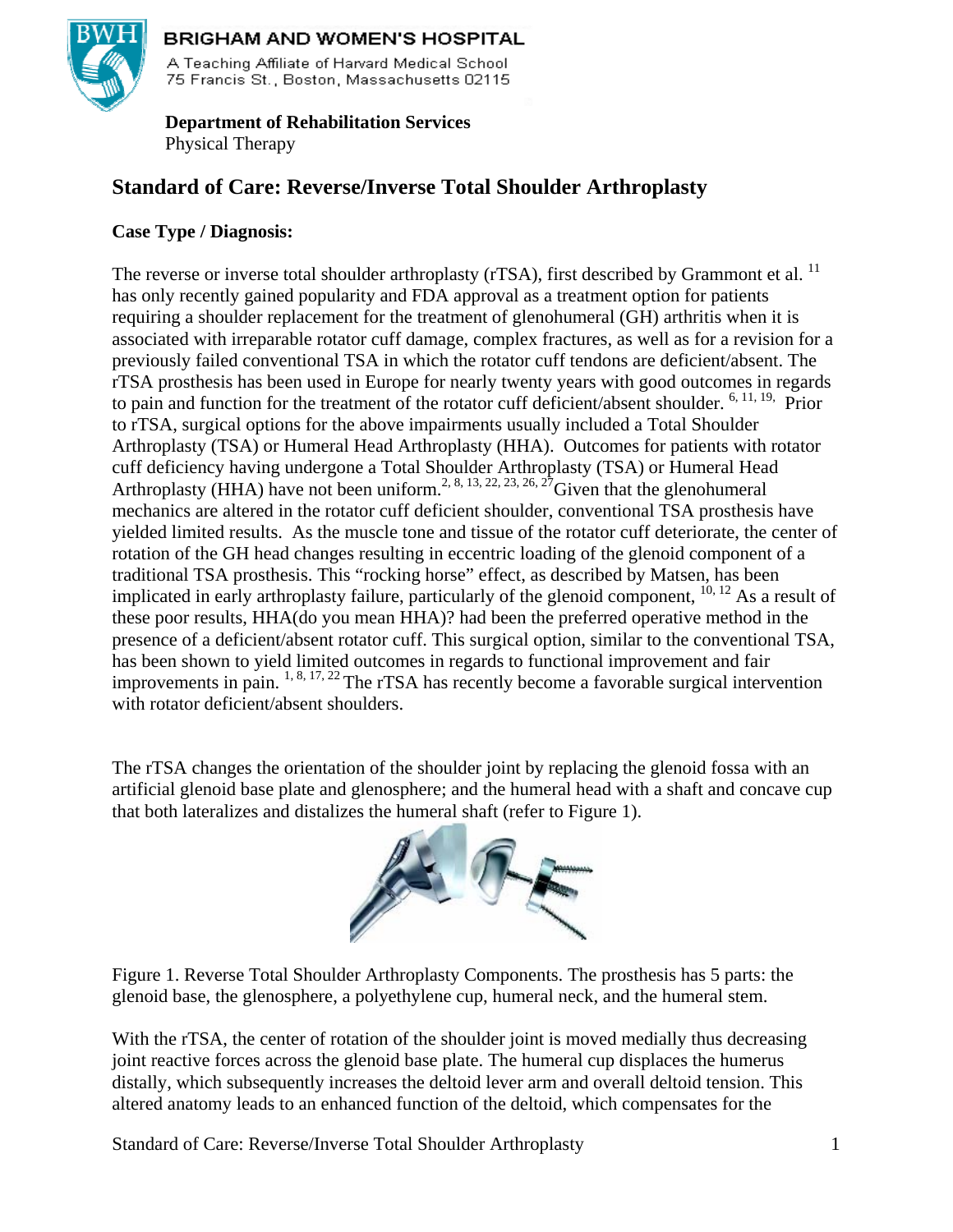deficient/absent rotator cuff. In essence, the rTSA provides a fulcrum and increases deltoid tension, which reverses the changes associated with rotator cuff deficiency/arthropathy and its' resultant superior migration. (Figure 2 depicts native shoulder joint with deltoid lever arm. Figure 3 depicts rTSA with altered deltoid lever arm).



Active humeral head depression from the rotator cuff is not required with rTSA as this is created by the prosthetic design. The deltoid compensates for rotator cuff deficiency and becomes the primary elevator of the shoulder joint. By recreating an appropriate center of rotation and fulcrum with improved deltoid mechanics, functional range of motion may be restored.

The rotator cuff is either absent or minimally involved with the rTSA; therefore, the postoperative management for a patient following the rTSA is different than the rehabilitation following a traditional TSA or HHA. Additionally, as the biomechanics of this prosthesis are markedly different, and because there is an inherent potential for instability due to its design, precautions for the rTSA are unique and markedly different than those developed for TSA or HHA. The surgeon, physical therapist and patient need to take this into consideration when establishing the postoperative treatment plan.

# **Possible ICD. 9:**

| Proximal Humeral Fracture-Open | 812.10 |
|--------------------------------|--------|
| <b>Shoulder Pain</b>           | 719.41 |
| Osteoarthritis of Shoulder     | 715.91 |
| <b>Rotator Cuff Syndrome</b>   | 726.10 |
| <b>Shoulder Dysfunction</b>    | 726.20 |

### **Indications for Treatment:**

Status post rTSA secondary to glenohumeral (GH) arthritis with irreparable rotator cuff damage, complex fractures or revision of a failed TSA/HHA with deficient / absent rotator cuff tendons.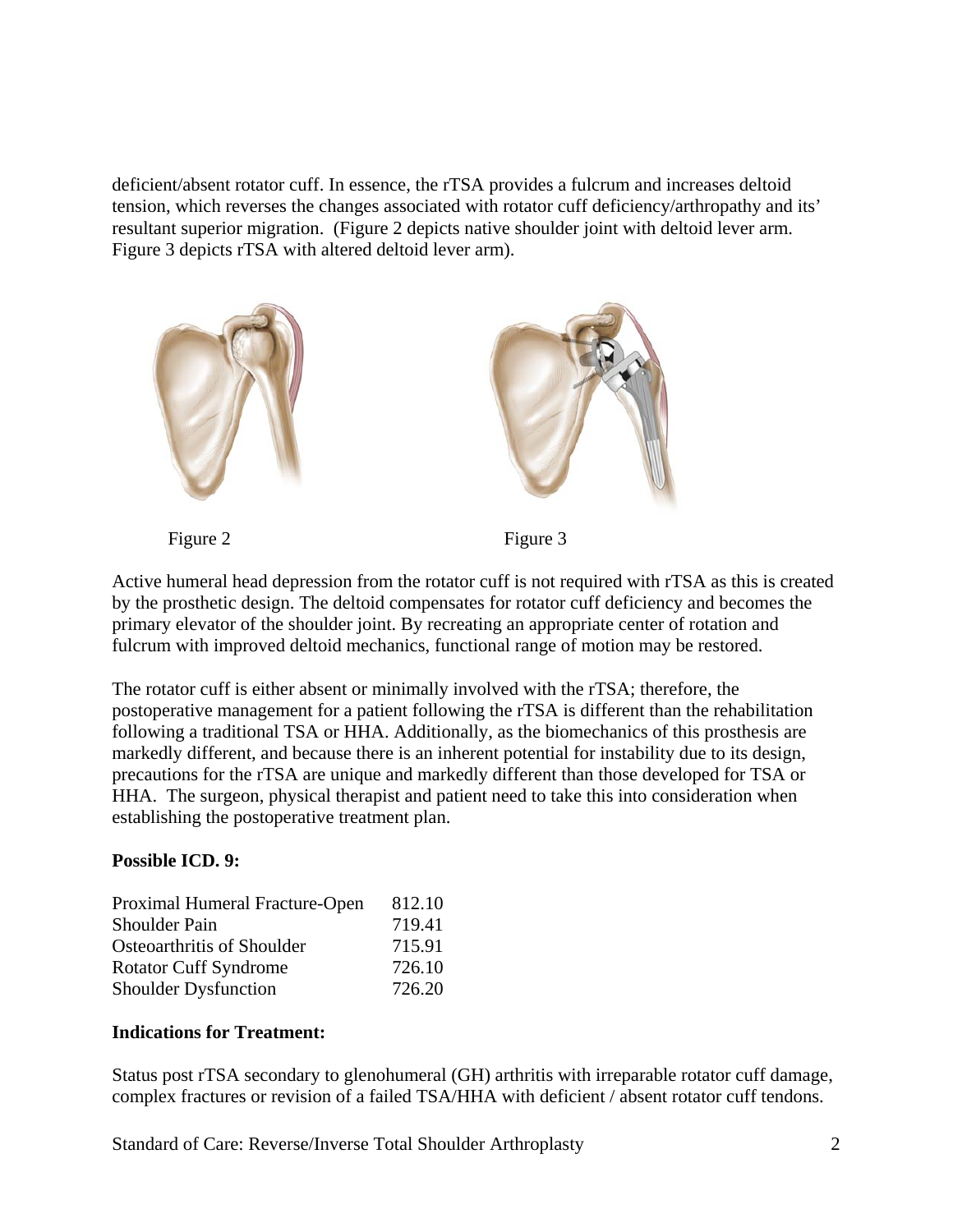## **Contraindications / Precautions for Treatment:**

Shoulder Dislocation Precautions**:** 

- **No shoulder motion behind back. (NO combined shoulder adduction, internal rotation, and extension.)**
- **No glenohumeral extension beyond neutral.**
- **Functionally, no shoulder movement behind the back.**
- **Avoid pure shoulder abduction.**

Above precautions should be implemented for 12 weeks postoperatively unless surgeon specifically advises patient or therapist differently.

### **Evaluation:**

**Medical History**: Review medical history questionnaire (on an outpatient/ambulatory evaluation), patient's medical record (during the inpatient/acute stay) and medical history reported in the BWH Longitudinal Medical Record (LMR). Review any diagnostic imaging, tests, work up and operative report listed under LMR.

**History of Present Illness**: Interview patient at the time of examination to review patient's history and any relevant information that would pertain to current status. If the patient is unable to give a full history, then interview the patient's legal guardian or custodian. Determine any applicable past injuries that have taken place. Some examples of previous injury could be history of trauma, history of OA, history of shoulder joint related problems. Review the attending surgeon's notes to determine underlying pathology/cause leading to the rTSA.

**Social History:** Review patient's home, work, recreational and social situation. Areas to focus on would be any upper extremity weight-bearing activity, excessive reaching, lifting or carrying loads with upper extremities.

**Medications:** The surgeon initially prescribes postoperative pain medication and then patients are weaned to anti-inflammatory medication as needed.

### **Examination**

This section is intended to capture the most commonly used assessment tools for this case type/diagnosis. It is not intended to be either inclusive or exclusive of assessment tools.

**Pain:** As measured on the visual analogue scale (VAS), activities that increase symptoms, decrease symptoms, identify location of symptoms.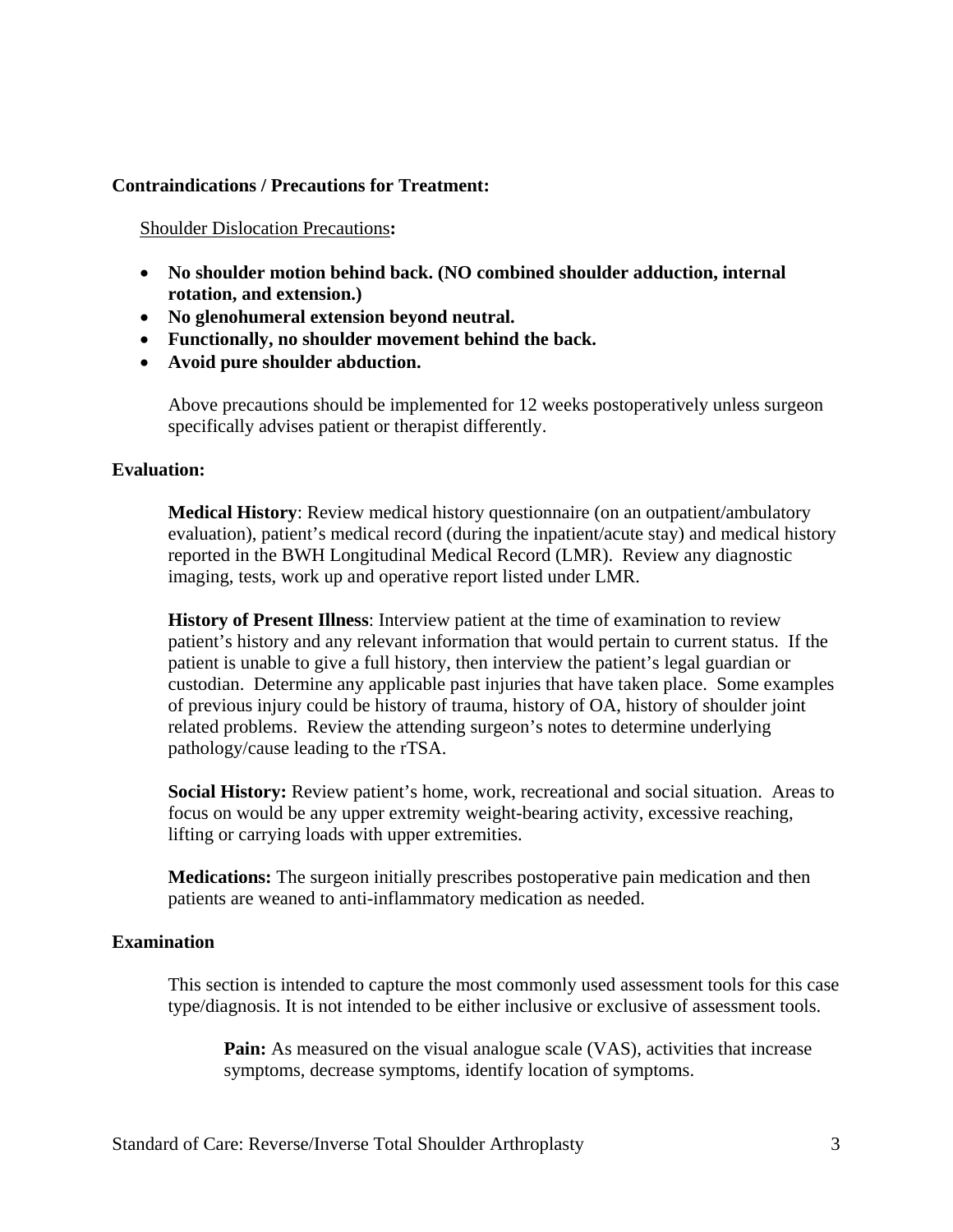**Visual Inspection:** Assess integument integrity; the quality of the incision, ensuring there are no signs of irritation/infection.

**Palpation:** Palpate shoulder complex. Focus is on presence and extent of musculature atrophy, swelling and general soft tissue consistency.

**ROM:** Initial ROM assessment is contingent upon post-operative day tissue quality ROM restrictions. Refer to attached protocol for appropriate progression or specific surgeon orders for ROM delay if necessary.

**Strength:** Early post-op motor control should be assessed for the distal upper extremity musculature by evaluating active range of motion and gentle resisted isometric as needed for assessment only. Manual muscle testing will be deferred until post-operative healing has occurred. Refer to specific time frames on protocol.

**Sensation:** General upper extremity dermatomal screen. If abnormal as found via dermatomal screen or if diabetic, further assessment would be indicated.

**Posture/alignment:** Primary focus on supine, sitting and standing positioning. Focus on avoiding shoulder extension and combination of shoulder internal rotation, adduction and extension at all times during the 0-12 week postoperative period.

Gait & Balance: Gross assessment to determine patient's safety to ensure independence with transfers, gait on level surfaces and with stair negotiation. Further assessment warranted if impairments noted during screening.

**Differential Diagnosis:** Consider if patient has any co-morbid issues and/or postoperative complications that directly affect postoperative progression. (i.e. musculocutaneous nerve palsy, etc..)

### **Functional Assessment:**

Use of a shoulder specific functional capacity questionnaire is recommended to establish postoperative status and to objectively and subjectively monitor progress. Typically, it is recommended to begin the use of functional outcome measures by the end of the first month postoperatively and then monthly until discharge from skilled therapy services.

Potential tools:

- Simple Shoulder Test (SST)
- American Shoulder and Elbow Surgeon's Shoulder Evaluation Short Form (ASES-SF)
- Shoulder Pain and Disability Index (SPADI)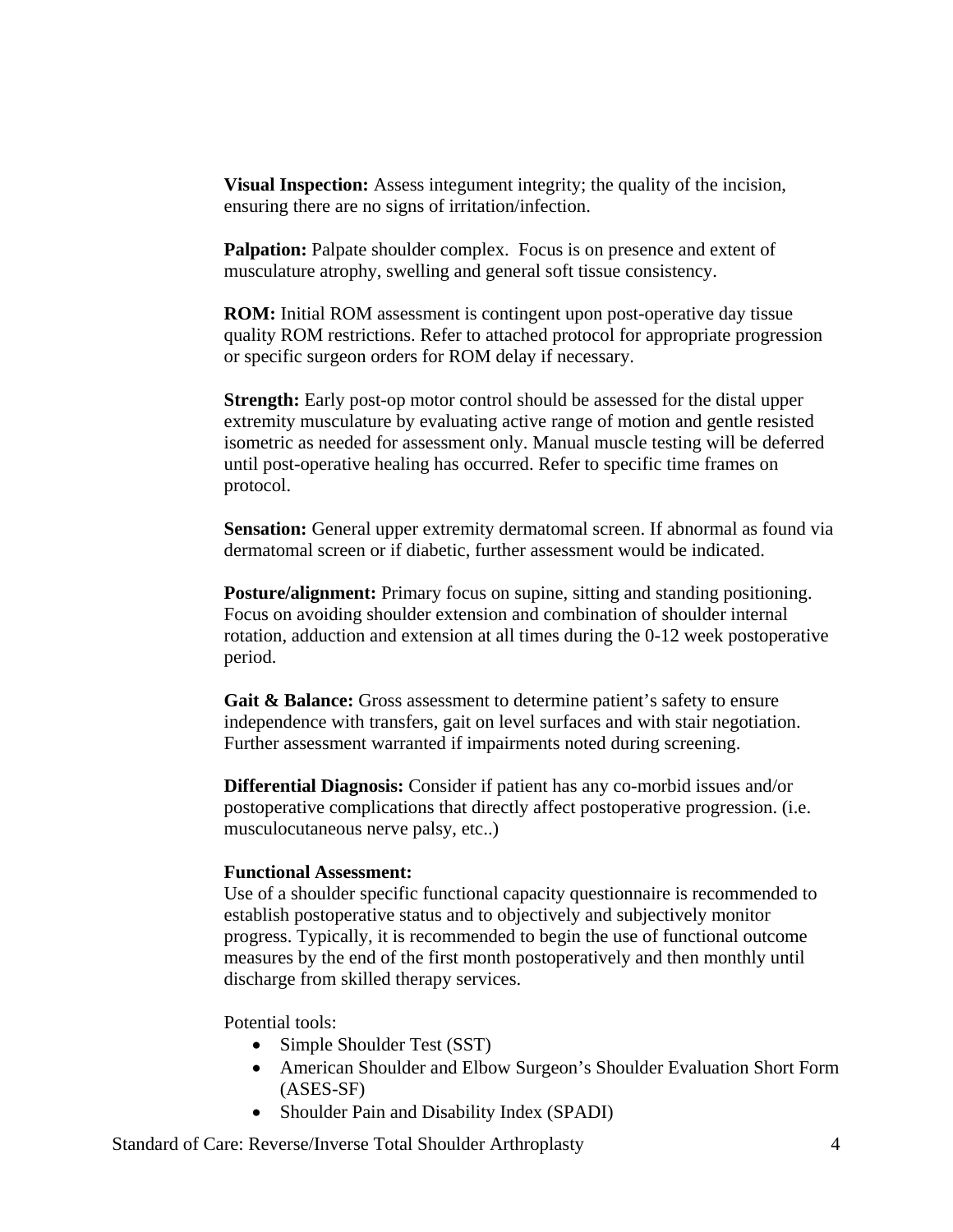The SST  $^{14}$  and the ASES-SF  $^{21}$ , which are both standardized self- assessments of shoulder function have been found to have fairly high responsiveness as well as high test-retest reliability as compared to other shoulder outcome tools.<sup>4</sup> The SST has a standardized response mean of 0.87, confidence interval 0.52, 1.22; while the ASES-SF had a standardized response mean of 0.93, confidence interval 0.57, 1.29. The intra-class correlation coefficients for the SST and ASES-SF are 0.99 and 0.96, respectively. They both are very simple and quick for the subject and investigator to fill out. The SST has been shown to be sensitive for various shoulder conditions as well as sensitive to detect changes in shoulder function over time.<sup>15, 16</sup> The SPADI is another subjective questionnaire that has a pain and disability/function components. This scale uses a visual analog scale to measure pain while subjective questions are used to assess function of the shoulder. The pain and function components are weighted accordingly since there are 5 pain scales and 8 functional questions, and then the total score is computed by averaging the pain and functional score. With the SPADI, unlike the other outcome measures a higher value indicates greater pain and disability.

#### **Assessment:**

Establish diagnosis and need for skilled intervention

# **Potential Problem List**:

- 1. Pain
- 2. Impaired Shoulder ROM
- 3. Impaired Strength
- 4. Impaired Shoulder mechanics
- 5. Impaired Function when compared to baseline
- 6. Impaired Knowledge of Activity Modification / Postoperative precautions
- 7. Impaired Knowledge of Rehabilitation Progression

### **Prognosis:**

Regardless of underlying pathology, operative technique is crucial for a good outcome following rTSA. It is critical to realize that the complication rate of this procedure varies depending upon the indication for prosthesis insertion. Primary placement for uncomplicated rotator cuff deficiency in the presence of good bone stock is the optimal environment and situation to implant the rTSA. Complication rates for this application may be as low as two to three percent. The placement of rTSA in a revision setting with poor or absent bone stock, which entails removing a previous humeral component, may have a complication rate that exceeds twenty percent. Common complications include, but are not limited to component instability or dislocation, nerve damage, intra-operative fracture, infection, hematoma, and hardware failure. Additionally, patient improvement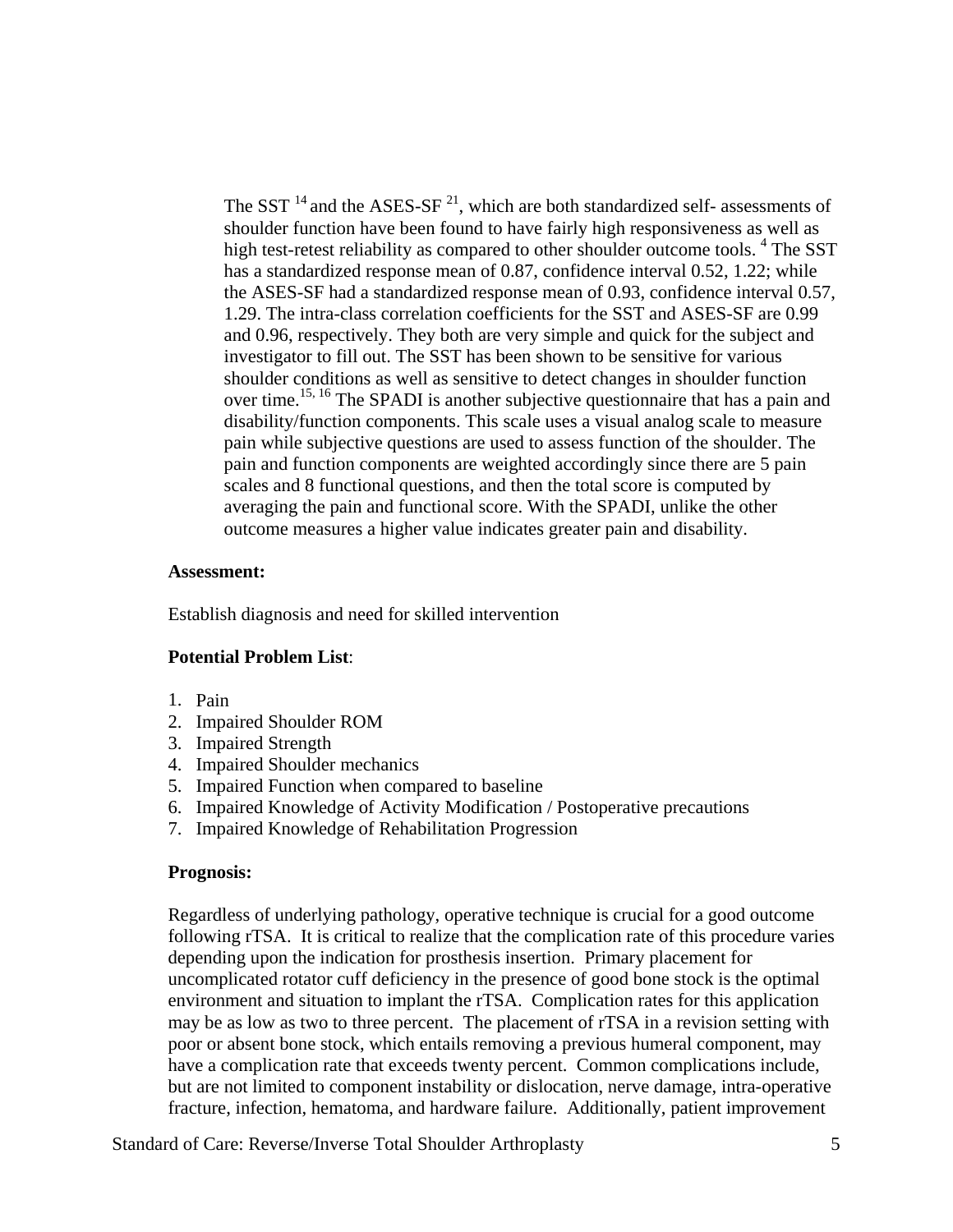is variable and may be affected by the status of the posterior rotator cuff, component placement, previous operations and quality of surrounding bone and soft tissues.

Collaboration between the surgeon and physical therapist is essential to ensure appropriate rehabilitation for a patient following rTSA. Therapists need to be aware of a number of factors that may affect successful or optimal rehabilitation. They include the patient's preoperative shoulder status, type of implant used, the glenoid and humeral bone quality, the integrity of the remaining rotator cuff, concomitant rotator cuff repair or tendon transfer, and the overall component stability at the time of surgical reconstruction.

The surgical approach needs to be considered when devising the postoperative plan of care. Traditionally a rTSA procedure is surgically performed via a typical deltopectoral approach, which minimizes surgical trauma to the anterior deltoid. However, some surgeons perform this procedure via a superior approach, retracting the anterior deltoid from the anterior lateral one third of the clavicle, a sub deltoid approach.<sup>3</sup> This allows for superior exposure to the glenohumeral joint between the retracted anterior deltoid and the clavicle. Upon surgical closure the anterior deltoid is sutured back to its anatomical location. In these cases early deltoid activity is contraindicated. It is recommended that a variation of the attached protocol be implemented. Postoperatively the patient should use a sling for 4-6 weeks, delay deltoid isometrics for at least four weeks, do not begin active range of motion (AROM) flexion for at least six weeks, and no deltoid isotonic strengthening for at least 12 weeks.

Patient's postoperative activity level expectations also needed to be considered when establishing the postoperative rehabilitation plan. There is a wide variance in functional and ROM outcomes following rTSA and patients need to be reminded that their shoulder mechanics and function will have some limitations when compared to their unaffected shoulder. Patients with more active lifestyles typically will require additional education regarding their restrictions to ensure proper longevity of their new prosthesis as well as to minimize their risk for dislocation.

**Goals:** (with measurable parameters and with specific timelines)

- 1. Minimize Pain
- 2. Enhance functional AROM (typically greater than 90 degrees of elevation)
- 3. Enhance Strength/muscle performance
- 4. Enhance Function

#### **Age Specific Considerations:**

Although there are no age specific guidelines, a rTSA is typically indicated for the older patient, 65-70 years of age. Given that inclusion criteria is based generally on a severely arthritic glenohumeral joint with significant rotator cuff arthropathy, the younger population generally will not present with this late stage disease progression.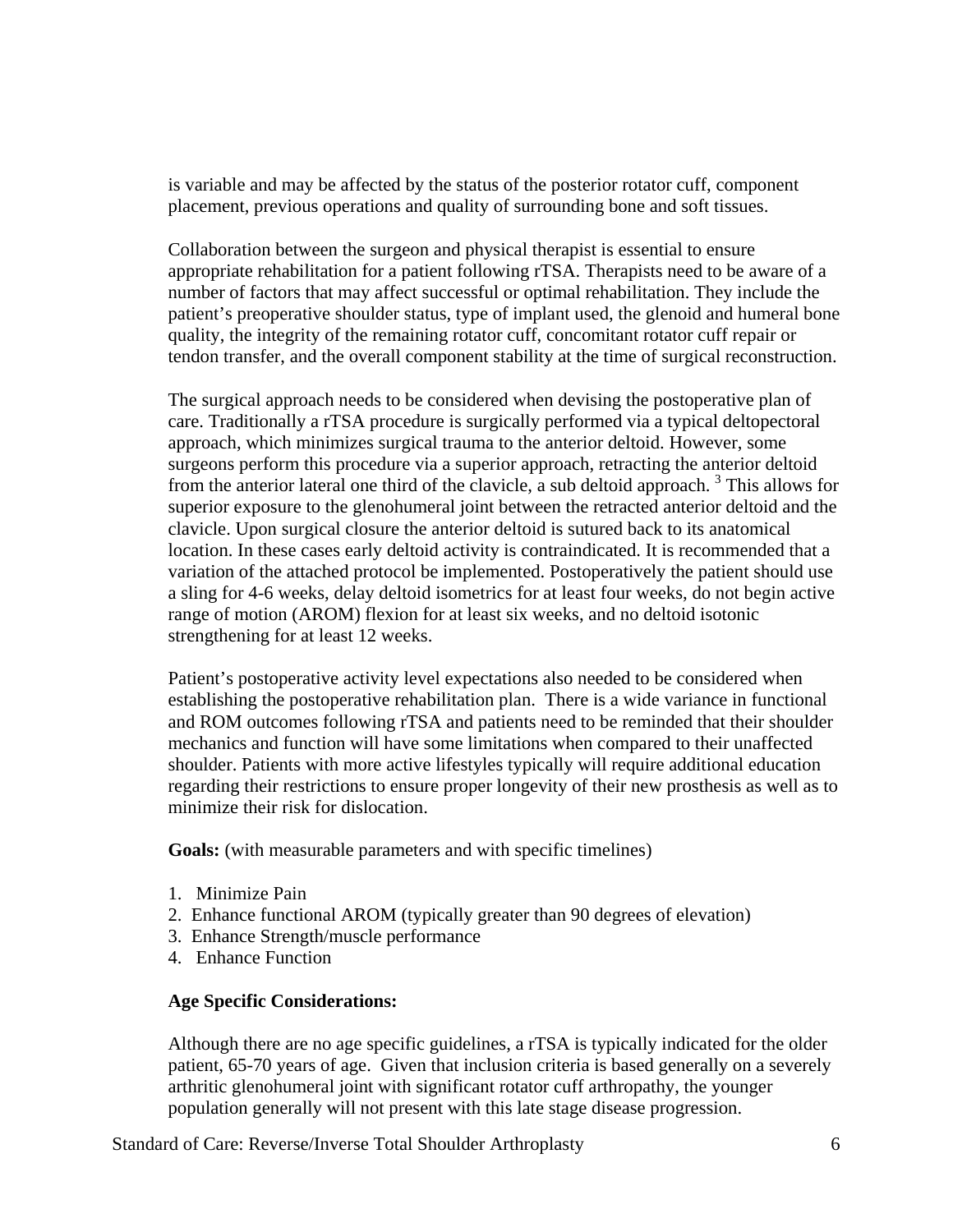Treatment Planning / Interventions

| <b>Established Pathway</b>  | Yes, see attached.   | $X$ No  |
|-----------------------------|----------------------|---------|
| <b>Established Protocol</b> | X Yes, see attached. | $N_{0}$ |

### **Interventions most commonly used for this case type/diagnosis**:

This section is intended to capture the most commonly used interventions for this case type/diagnosis. It is not intended to be either inclusive or exclusive of appropriate interventions.

There are three primary postoperative rehabilitation concepts that need to be considered when outlining the care for a patient following rTSA:

- joint protection
- deltoid function
- establishment of appropriate functional and ROM expectations.

Regarding joint protection, postoperative positioning and activity need to be appropriately established since there is a higher risk of shoulder dislocation following rTSA than a conventional TSA. Patients with rTSA typically do not dislocate with the surgical arm in abduction and external rotation as generally seen with native shoulders or those who have undergone conventional TSA or HHA. If rTSA prostheses dislocate, they do so typically with the surgical arm in internal rotation and adduction in conjunction with extension. This position allows the prosthesis to escape anteriorly and inferiorly which is the position of greatest vulnerability for the rTSA. Thus, tucking in a shirt with the operative upper extremity and reaching behind one's back are predominantly dangerous activities particularly in the immediate post operative phase and should be the main postoperative precautions for no less than the first 12 weeks.

Enhancement of deltoid function in the absence of the rotator cuff following an rTSA is the most important rehabilitation concept that the postoperative strengthening protocol is based on. As previously stated, stability and mobility of the shoulder joint is now largely dependent upon the deltoid and periscapular musculature.

Any return of active rotation will be dependent upon the postoperative condition of the teres minor, infraspinatus and deltoid. Hence, the expectation for functional and ROM gains should be set on a case-by-case basis depending upon underlying pathology, the presence or absence of the above musculature and the degree to which one's deltoid and periscapular musculature can be rehabilitated. The treating clinician must remember that normal / full active ROM of the shoulder joint following rTSA is not expected; however, functional active elevation of at least 105 degrees should be anticipated.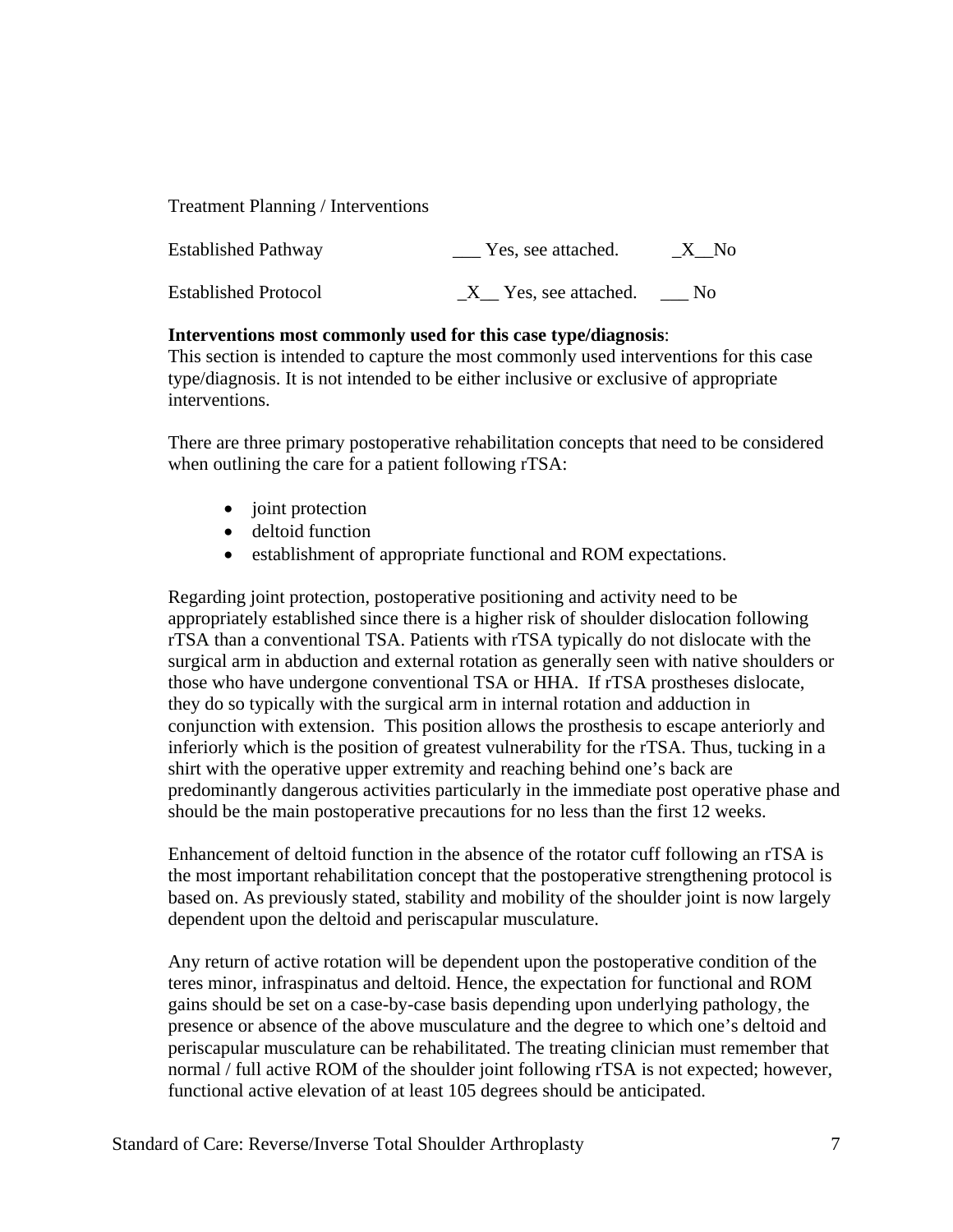It cannot be overstressed how critical the status of the posterior cuff is. Meticulous preoperative evaluation to assess the capacity to actively external rotate the humerus has a profound effect on the overall function after rTSA. In particular, a positive hornblower's sign should compel the surgeon to strongly consider a concomitant latissimus dorsi tendon transfer. Active forward flexion without external rotation may create a markedly dysfunctional upper extremity and lead to poor patient satisfaction, regardless of the intensity and effort of the patient and physical therapist post-operatively.

A postoperative rTSA physical therapy treatment protocol is outlined in 4 phases: phase I – immediate post surgical, phase II – active range of motion / early strengthening, phase III – moderate strengthening, and phase IV – independent/progressive home program. Each phase is structured based on postoperative timelines that respect healing and soft tissue parameters; however, the use of an evaluation based method<sup>18</sup> in conjunction with healing timeframes to progress a patient through the protocol based on their intraoperative/postoperative findings, clinical presentation and achievement of clinical goals/milestones is important.

Phase I, the immediate Post Surgical Phase lasts or occurs from postoperative day 1 to the end of the  $6<sup>th</sup>$  postoperative week. The goals during this phase are to restore independent bed mobility, transfers and ambulation, and to maintain the integrity of the replaced joint while restoring passive ROM. Family / care giver involvement during this time is critical to ensure proper positioning, posture and joint protection. Shoulder extension and the combination of internal rotation and adduction be avoided during static positioning, exercise and activities of daily living (ADLs).See rTSA protocol for details associated with any phase.

Patients that have required rTSA for a revision of a failed conventional TSA, the repair of a nonunion fracture, or any other pathology in which the shoulder stability is significantly compromised as assessed by intraoperative inspection, need to be managed on a case-bycase basis. In general these patients will require a period of time in which scar tissue must adequately develop to provide shoulder stability in the absence of a competent rotator cuff and compromised capsule. In these cases, the delay of all shoulder ROM for 3-6 weeks postoperatively is recommended. Close collaboration with the referring surgeon regarding the structural integrity of the reconstructed shoulder is essential to determine the ideal time to begin shoulder ROM activity. Patient and caregiver education, understanding and compliance of the needed joint protection techniques remains critical.

When the structural stability of the reconstructed shoulder is adequate, such as with a primary rTSA, protected passive ROM may begin after the effects of the intrascalene block have resolved to ensure proper deltoid function as well as to ensure the patient's sensory feedback mechanisms are intact. Due to the high rate of postoperative dislocation, it is important not to over stress the shoulder joint, as this may result in hypermobility/instability. It is important that the patient is able to provide adequate feedback regarding pain and end feel. Shoulder immobilization in an abduction type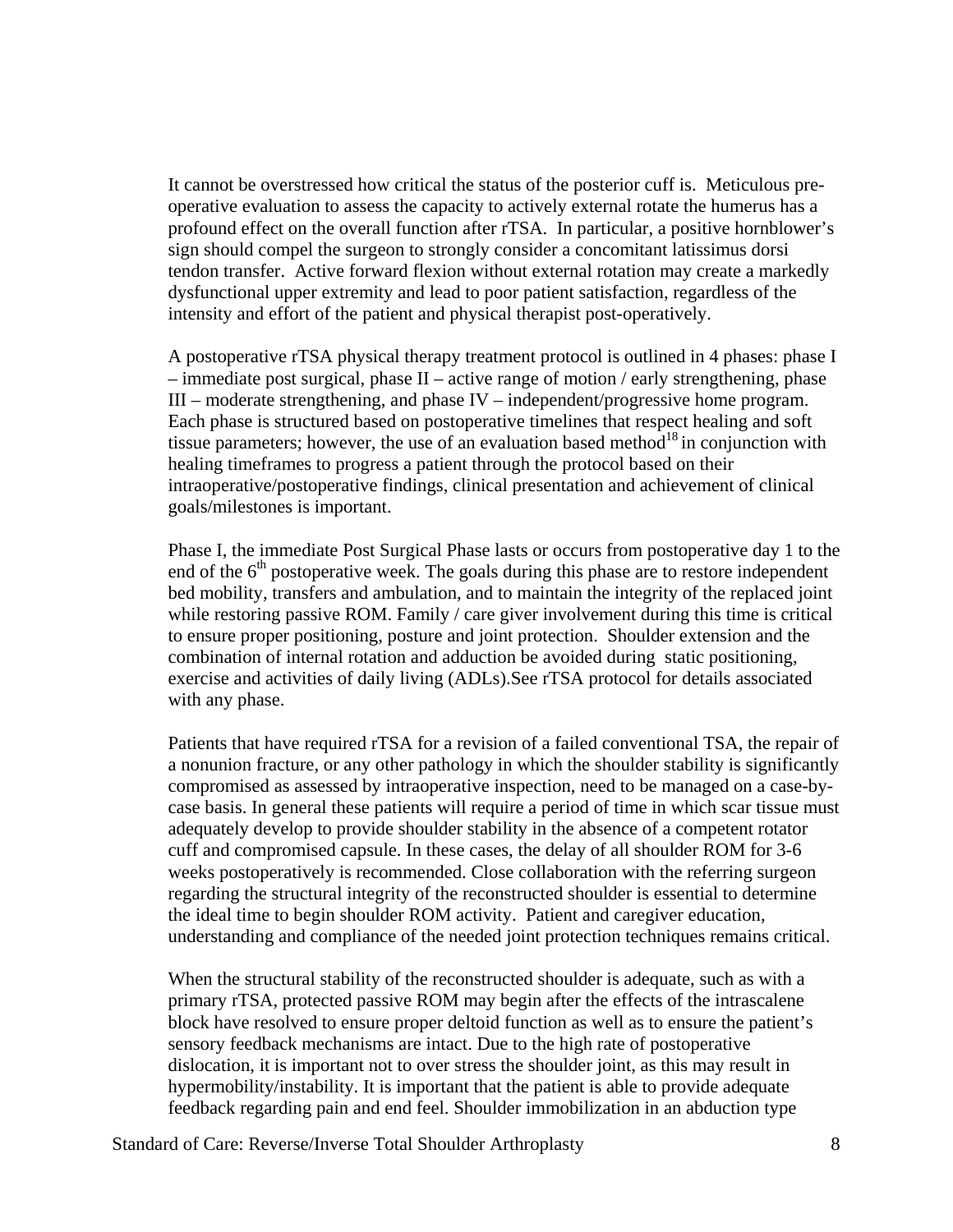sling, which supports the humerus in the position of the scapular plane (30 degrees of elevation and abduction) for the fist 3 to 4 weeks, except during their therapy, bathing and home exercises is typically recommended. This is consistent with Grammont's<sup>11</sup> postoperative recommendations. The critical concept regarding positioning that the patient must adhere to following rTSA is that they "should always be able to see their elbow regardless of what they are doing". This positioning in essence ensures that their upper extremity remains in slight forward flexion and is not placed in extension or in pure abduction. In addition, when the patient is out of their immobilizer they should be advised not to reach across their abdomen/chest wall with their operative upper extremity as this involves combined internal rotation with adduction and again increases their risk of dislocation.

When the posterior cuff has been surgically repaired and/or its tendon quality is poor during intraoperative inspection, routinely an external rotation immobilizer like the Donjoy Ultrasling 15 degree ER sling (dj Orthopedics, Vista, Ca) is used. The positioning that an external rotation immobilizer provides will still allow the humerus to be in the position of the scapular plane (30 degrees of elevation and abduction) with the added benefit of neutral to 15 degrees of external rotation. This promotes the posterior rotator cuff to be held in a relatively shortened position during the crucial early postoperative healing phase. This positioning may provide an enhanced opportunity for the posterior rotator cuff to heal as it promotes immobilization in a relatively shortened position. Empirically, we have seen less external rotation stiffness and better tolerance to external rotation PROM postoperatively. We have not studied whether this alternative positioning has had an impact on postoperative posterior cuff healing and/or muscular performance. Additionally, this position has shown to have an inherently lower dislocation rate with the rTSA.

In addition, when tissue integrity of the posterior rotator cuff is of concern at the time of surgical repair and/or the patient is at a high risk for dislocation, early immobilization in a rigid gunslinger type orthosis may be warranted. Typically, the gunslinger settings are 30 degrees of abduction, maximal forward flexion as allowed by the brace, and neutral to maximal external rotation. However, the exact positioning is set by the surgeon on a case by case basis based on the integrity of the surgical repair.

Frequent and continuous cryotherapy postoperatively is used to assist in the control of pain, minimizing swelling and muscle spasm, and to suppress inflammation. The analgesic effects occur after tissue is cooled to between 50 and 60 degrees  $F$ , <sup>20</sup> although the actual depth of cooling is unknown. The efficacy of cryotherapy for postoperative use is typically based on poorly controlled studies and empirical evidence. However, Speer et al  $^{24}$  reported in a very sound prospective, randomized, controlled clinical trial on 50 subjects following shoulder surgery that cryotherapy when used every 1-2 hours for the first 24 hours postoperatively, and then decreased to 4-6 times per day or as needed until reassessment time on the tenth postoperative day, found that individuals using cryotherapy had less pain over the first 24 postoperative hours with a better potential for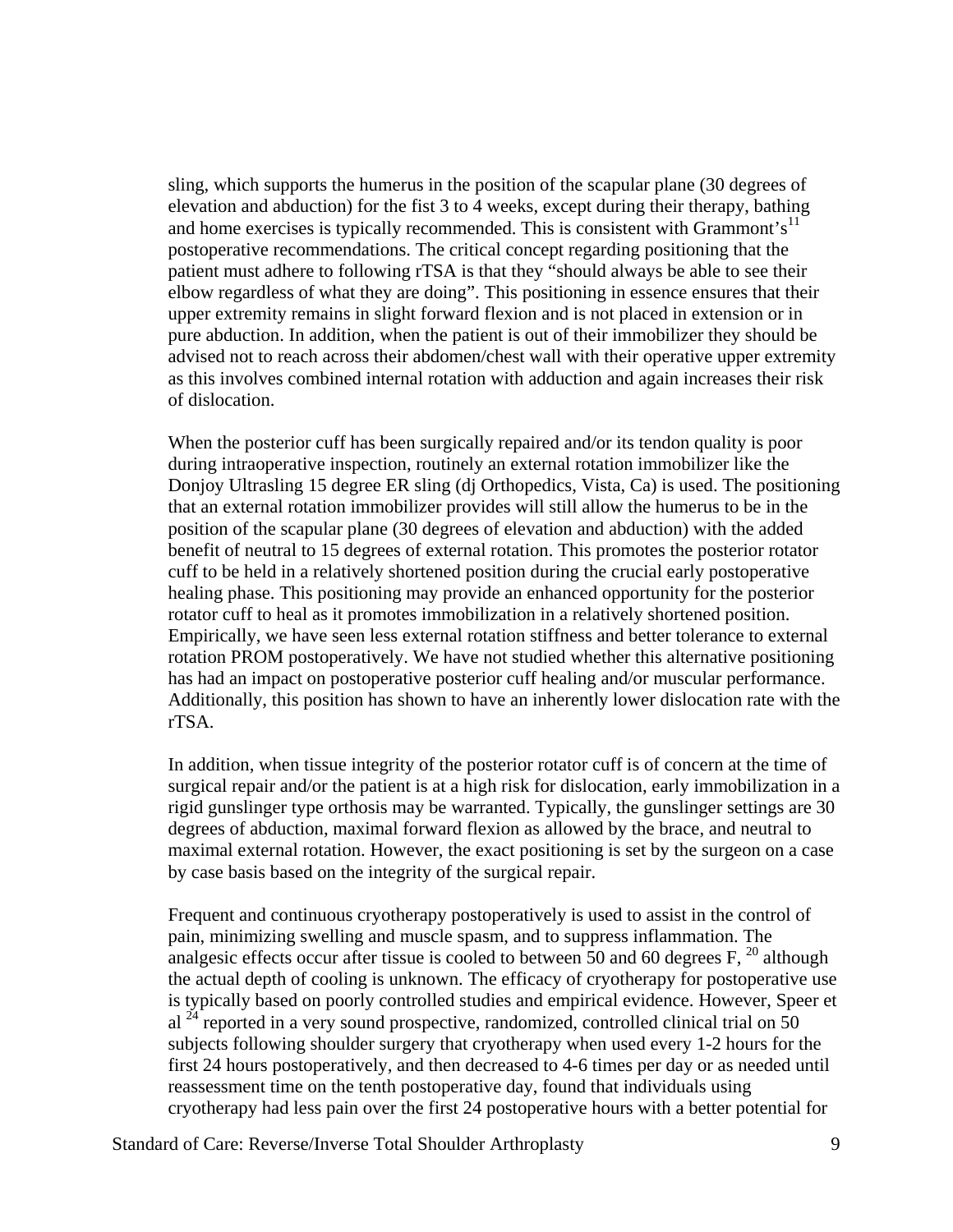sleep and less of a need for pain medication. The subjects receiving cryotherapy reported diminished shoulder pain and swelling. Shoulder movement was less painful during therapy by 10 days postoperatively; therefore, enabling these patients to better follow through with their rehabilitation.

During phase I all shoulder activity should be passive to minimize loads to the newly reconstructed joint. Active or active assisted elbow, wrist, and hand activity is appropriate provided that the shoulder joint remains statically positioned. During the first 4 postoperative days, typically while the patient is in inpatient/acute care, PROM is limited in order to minimize strain on the shoulder and to allow for the initial stages of tissue healing. Flexion and elevation in the plane of the scapula are gradually increased as tolerated until reaching 90 degrees. Pure shoulder abduction is not recommended as it may place undue stress on the potentially repaired / reattached subscapularis. Rational for this is when performing pure abduction there is a significant amount of stress placed on the subscapularis and anterior structures of the shoulder. Passive external rotation should be progressed to approximately 20-30 degrees while in the scapular plane. However, if the subscapularis was repaired this external rotation ROM parameter may need to be adjusted as to not place undue stress on the repair. Discussion with the referring surgeon is recommend to ensure initial external rotation ROM is performed in a range that does not risk disruption of the surgical repair. Due to the complication of dislocation, no internal rotation ROM for the first 6 postoperative weeks is recommended. Periscapular sub-maximal pain free isometrics and sub-maximal pain free deltoid isometrics with the humerus protected in the scapular plane should begin around the  $4<sup>th</sup>$  postoperative day. Given that there is minimal to no intact rotator cuff following rTSA the deltoid and periscapular musculature are the primary dynamic restraints, stabilizers, and movers of the glenohumeral joint. Beginning sub-maximal pain free isometrics will restore deltoid firing, thus providing stability to the glenohumeral joint. This isometric activity is initiated to begin regaining adequate upper back and shoulder girdle strength as the periscapular musculature along with the deltoid are now integral to shoulder function following rTSA. Avoidance of shoulder hyperextension while performing posterior deltoid isometrics is critical to minimize the risk of dislocation.

During the  $3<sup>rd</sup>$  through the  $6<sup>th</sup>$  postoperative week the initial post surgical phase activities are progressed based on the clinical progression and presentation of the patient. Initial soft tissue healing has occurred and the patient's sensory feedback has improved which allows a safer progression of passive forward flexion and elevation in the scapular plane to 120 degrees. After the  $6<sup>th</sup>$  postoperative week passive ROM of flexion and elevation in the scapular plane may be advanced to patient tolerance, generally 140 degrees. Most reported outcomes of patients following rTSA achieve upwards to 138 degrees of active elevation.  $5, 6, 9, 25$  Passive external rotation ROM may gradually be progressed to 30-45 degrees (in the scapular plane), while respecting the soft tissue constraints of the subscapularis (if attached or still intact). The initiation of passive internal rotation may begin during the  $6<sup>th</sup>$  postoperative week and should only be completed in a protected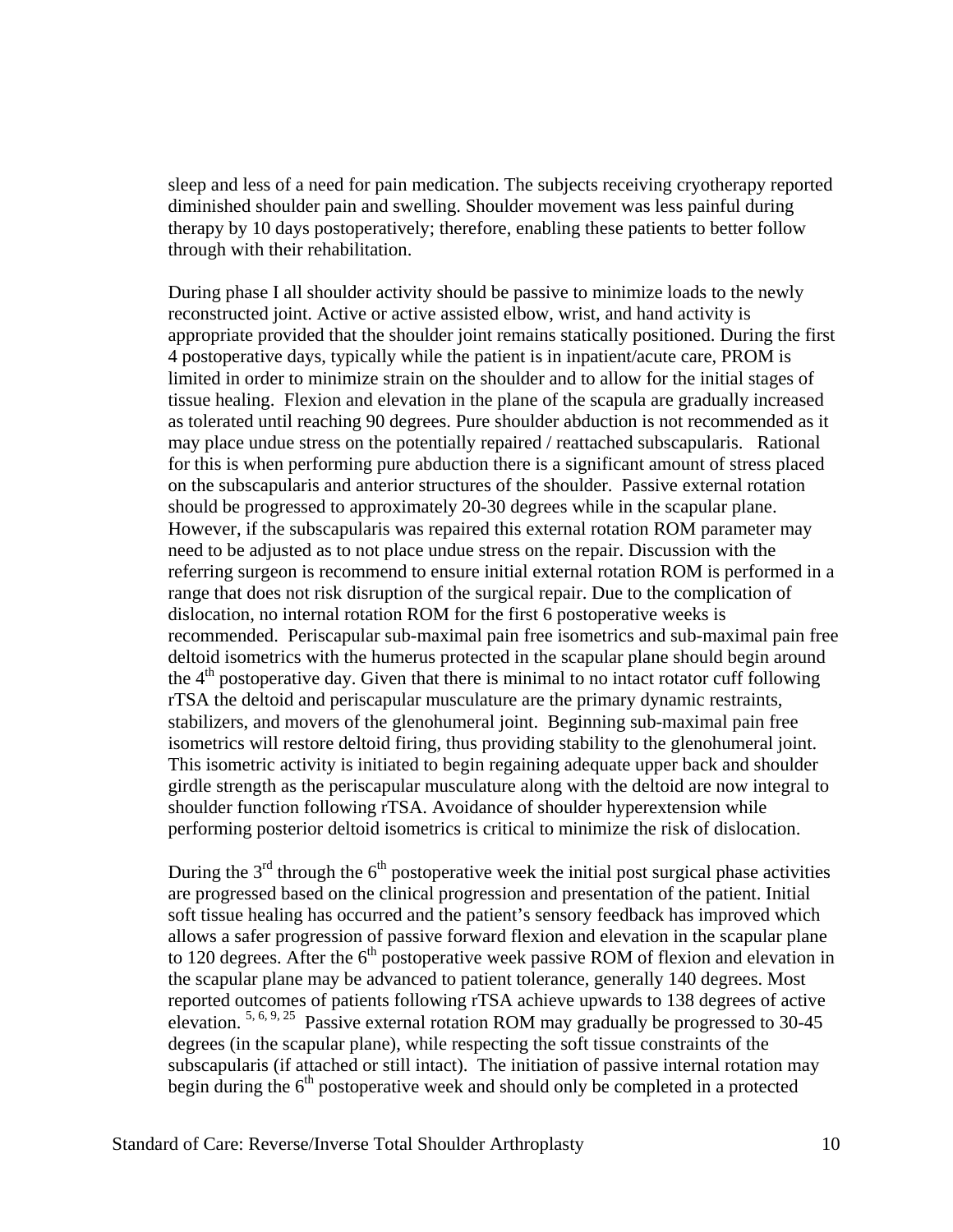position of at least 60 degrees of abduction in the scapular plane to ensure avoidance of internal rotation with adduction.

Phase II, the active range of motion/ early strengthening phase at weeks six to twelve, consists of the progression from PROM to active assisted/active range of motion (AA/AROM), as well as the initiation of gentle strengthening with the primary focus of restoring dynamic shoulder stability and enhanced mechanics. Previously stated dislocation precautions should continue to be strictly enforced. Adequate healing at 6 weeks postoperatively allows for AA/AROM to be safely initiated. The therapist must carefully monitor quality of movement patterns, patient's motor control and overall shoulder stability while progressing from the patient's program from AAROM to AROM. This should ensure that the shoulder musculature is not inappropriately challenged, which may lead to the development of poor mechanics, unnecessary pain, and compromised joint integrity. AAROM and AROM forward flexion and elevation in the plane of the scapula should be initiated supine where the scapula is stabilized. These activities should then be progressed to more functional and dynamically challenging positions of sitting and standing. AA/AROM IR and ER may be initiated and progressed similarly, yet it is still imperative to maintain the rotation movements to within the scapular plane.

The initiation of IR and ER sub-maximal isometrics are typically delayed until the  $8<sup>th</sup>$ week postoperatively in order to respect the soft tissue integrity of the subscapularis and teres minor. Depending upon intraoperative soft tissue inspection of the subscapularis it may or may not be surgically reattached to the new rTSA prosthesis. Typically the infraspinatus is irreparable and the teres minor intact. Beginning IR or ER isometrics at an earlier time in the rehabilitation process may lead to re-tearing if any of the rotator cuff was surgically repaired. If the cuff was not repaired, consultation with the referring surgeon should occur to establish whether IR and ER isometrics might be initiated earlier than 8 weeks postoperatively since the risk of rotator cuff tearing is not a concern.

Gentle periscapular and deltoid isometric activity should progress to isotonic activity between the  $6<sup>th</sup>$  and  $8<sup>th</sup>$  postoperative week. When isolating the posterior deltoid, patients need to be reminded that the shoulder should not extend past neutral as this could lead to excessive stressors placed on the anterior tissues. Initiation of isotonic strengthening should only commence when adequate mechanics ensure acceptable AROM of the glenohumeral and scapulothoracic joints. If isotonic strengthening is initiated before proper mechanics are established then such activity may reinforce poor mechanics and potentially lead to undue soft tissue stress. When starting isotonic strengthening we recommend a low weight high repetition format. The utilization of a lawn chair approach, starting the patient in supine, gradually increasing the incline of the surface they are lying on to ultimately performing the exercises in standing may be a useful technique of progression. Periscapular isotonic strengthening should begin at this time, however, dislocation precautions must continue to be taken into consideration when instructing patients in specific exercises. IR and ER isotonic strengthening should be performed in the plane of the scapula. Due to a significantly impaired or absent rotator cuff, clinicians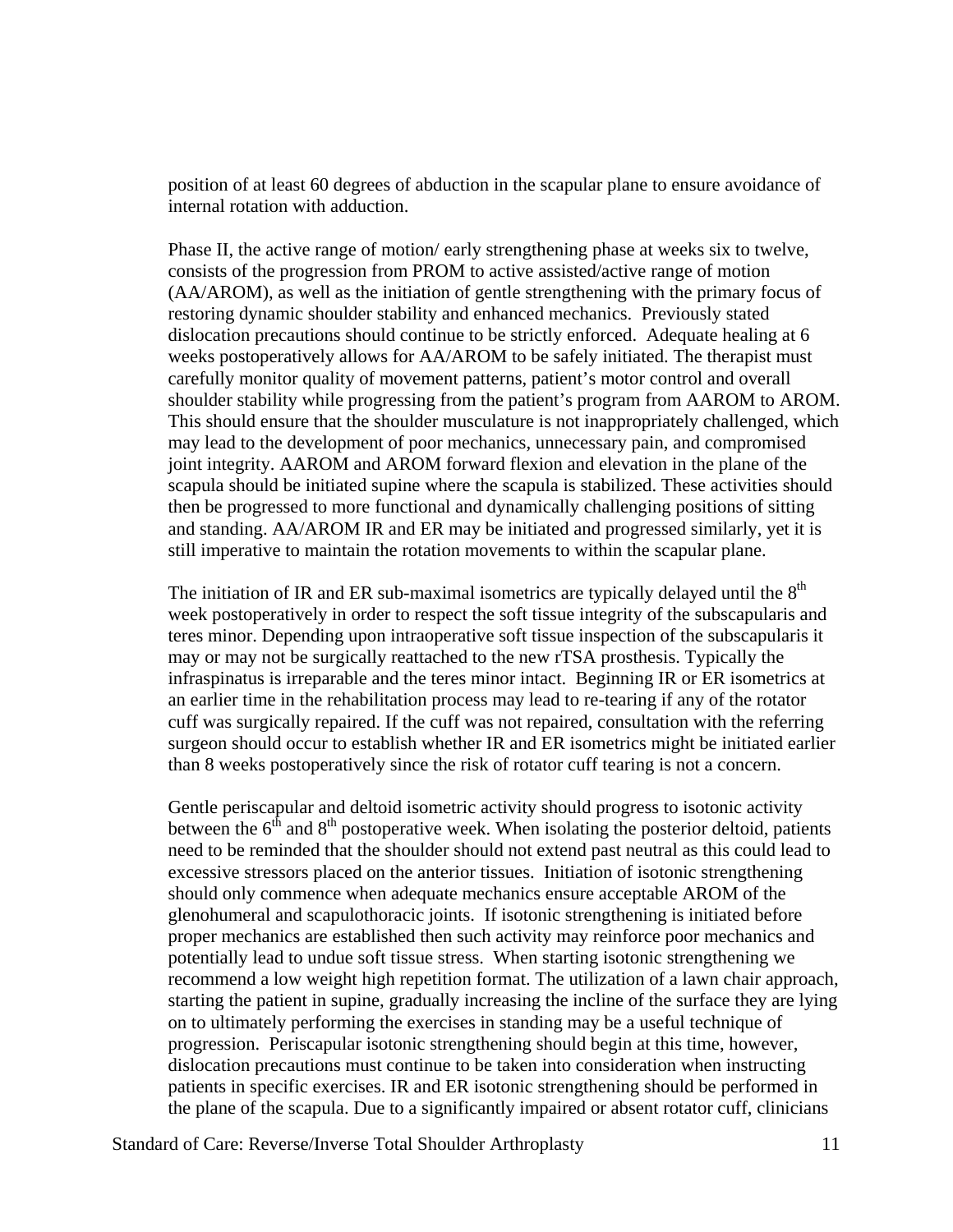and patients need to appreciate that active IR or ER ROM activity will be difficult or impossible to isolate subscapularis or infraspinatus/teres minor either during strengthening or with ADLs.

Phase III, involving moderate strengthening at twelve weeks, is initiated when the patient demonstrates appropriate P/AA/AROM of the operative shoulder. The patient should also be able to isotonically activate each portion of the deltoid and periscapular musculature while demonstrating appropriate shoulder mechanics. The patient should be tolerating gentle resistive strengthening of the elbow, wrist and hand of the operative upper extremity.

The primary goals of phase III are to demonstrate and maintain pain free appropriate shoulder mechanics, advance strengthening program, and increase patient's functional independence. Dislocation precautions must continue to be followed for all static and dynamic activities. We recommend all strengthening exercises to be based on the principles of low weight high repetitions to enhance shoulder endurance and minimize the risk of injury / dislocation. We have found that most patients following rTSA have achieved functional strength gains by following progressive resisted exercises up to 1.36 kg (3 lbs) based on DeLorme's<sup>7</sup> principles of progressive resistive exercise. Sudden lifting, pushing, and jerking motions are avoided indefinitely to again minimize the risk of injury / dislocation.

Phase IV occurs when the patient has been discharged from skilled PT to continue with an independent progressive HEP. To enter phase IV the patient must be able to maintain pain free shoulder AROM while demonstrating appropriate posture and shoulder mechanics. The patient is expected to be independent with an appropriate strengthening progression program. Ultimate postoperative shoulder ROM is typically 80-120deg of elevation with functional ER to 30deg. Functional use of the operative shoulder is demonstrated by a return to light household, work and leisure activities as recommended by the patient's surgeon and physical therapist.

### **Frequency & Duration:**

Inpatient Stay: Daily or as indicated by patients status and progression.

Outpatient Care: 2x/week for 2-3 months as indicated by patient's status and progression. The start of outpatient therapy may be delayed 3-6weeks if the rTSA was completed for a revision arthroplaty and/or in the presence of poor tissue (soft tissue and/or bone) integrity. The treating therapist must consult with the referring surgeon regarding this Reading and understanding the operative note is strongly recommended.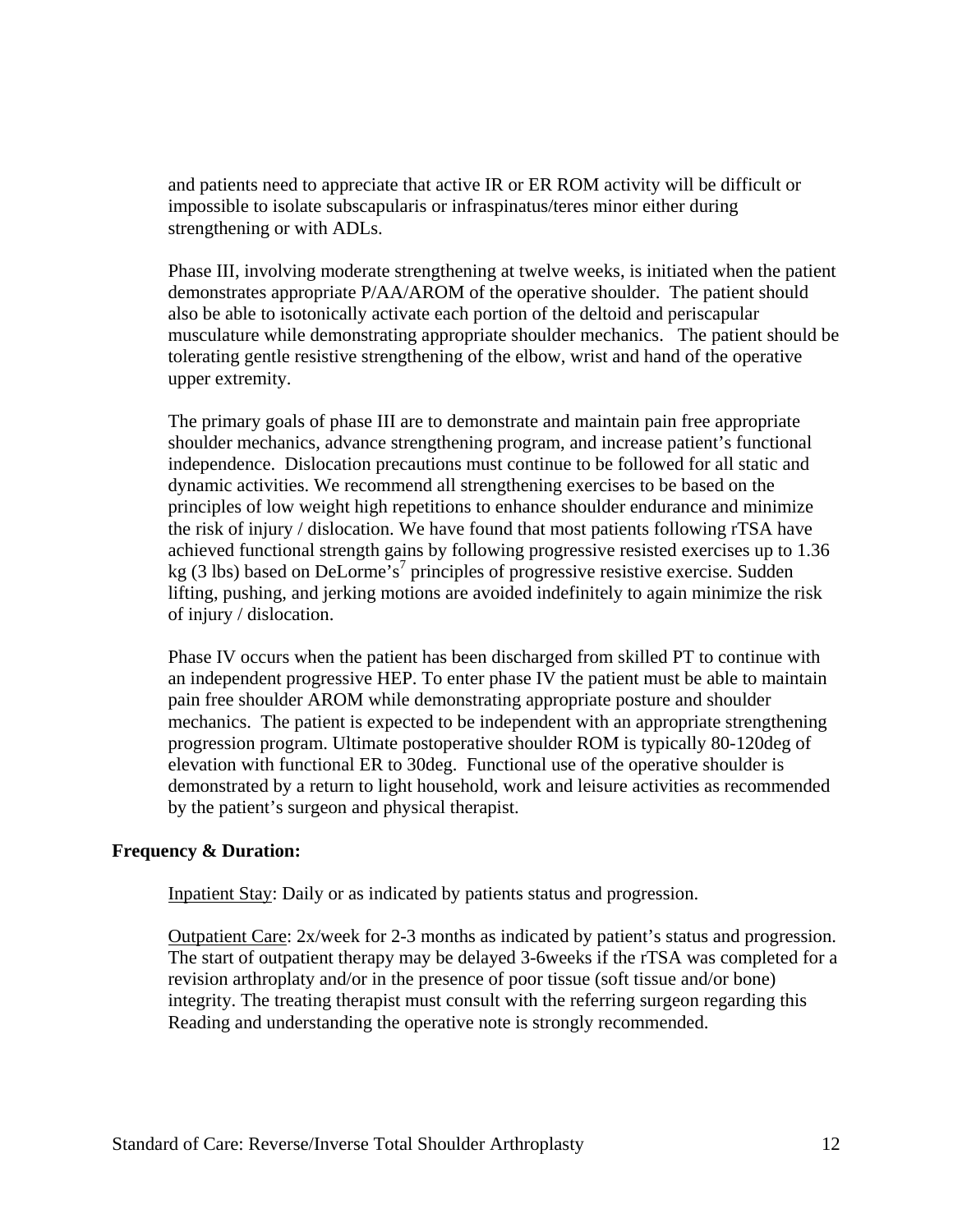## **Patient / family education:**

- 1. Instruction in pain control and ways to minimize inflammation
- 2. Don/doffing of specific shoulder immobilizer and cryocuff
- 3. Appropriate positioning in supine and seated positions
- 4. Instruction in activity level modification / joint protection / precautions
- 5. Instruction in appropriate HEP (home exercise program)

#### **Re-evaluation / assessment**

• Standard Time Frame: 30 days or less as clinically appropriate/necessary.

### **Discharge Planning:**

Transfer of Care: N/A unless patient is referred back to surgeon prior to arrange followup or to a physical therapist in the community if the patient wishes to complete their rehabilitation closer to home. Patient is to be sent with a copy of the BWH rTSA protocol and standard of care.

Patient's discharge instructions: Continue with individualized home program indefinitely to ensure maintenance of ROM, strength, and function.

### **Authors**:

Stephanie Boudreau, PT **Reviewers:** Reg B. Wilcox III, PT Debbie Canoa, PT 9/2007 Lina Penikas, PT

Janice McInnes, PT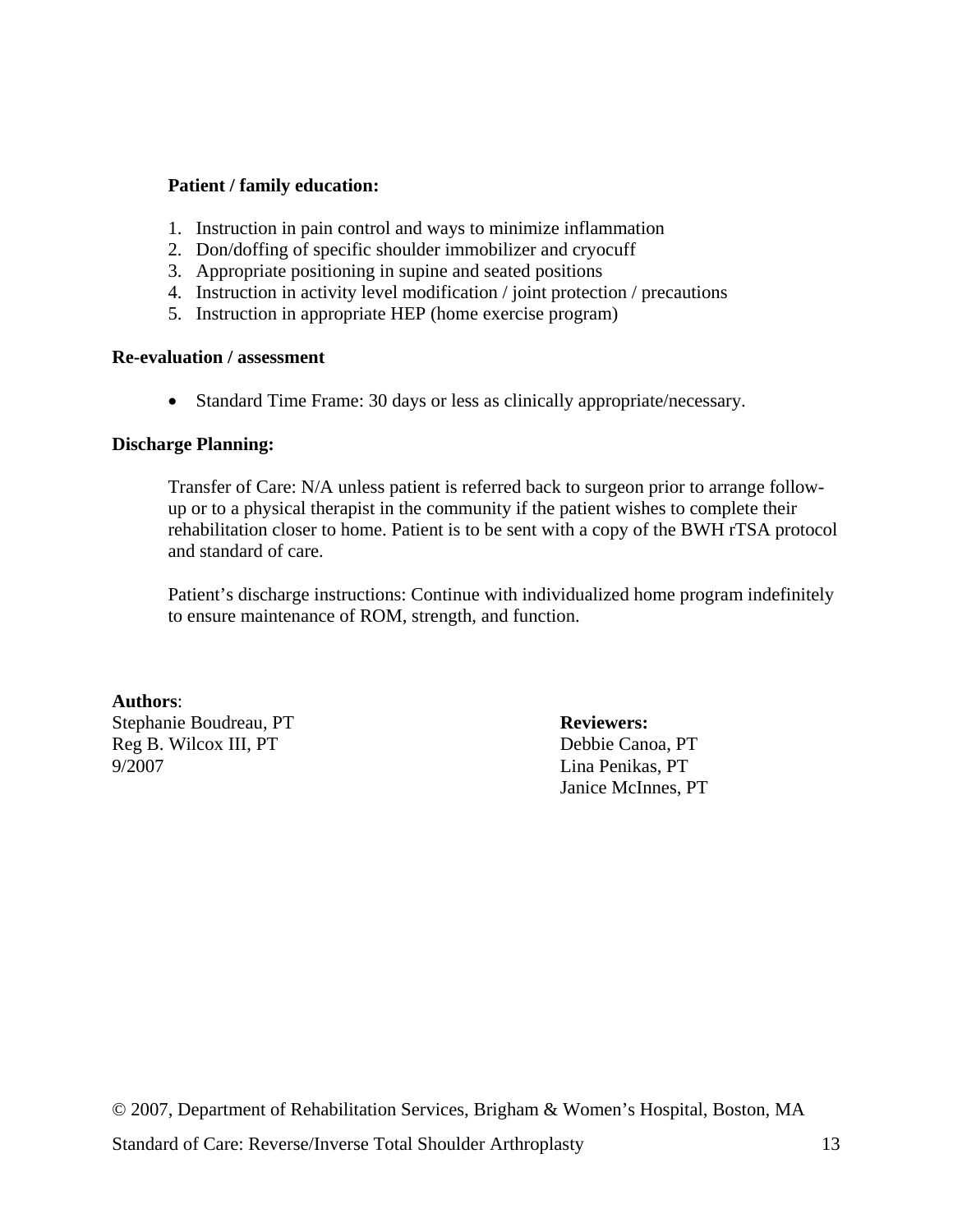# **References**

1. Arntz CT, Jackins S, Matsen FA,3rd. Prosthetic replacement of the shoulder for the treatment of defects in the rotator cuff and the surface of the glenohumeral joint. *J Bone Joint Surg Am*. 1993;75(4):485-491.

2. Arntz CT, Matsen FA,3rd, Jackins S. Surgical management of complex irreparable rotator cuff deficiency. *J Arthroplasty*. 1991;6(4):363-370.

3. Bayley I, Kessel L, eds. *Shoulder Surgery.* Berlin, Heidleberg, New York: Springer-Verlag; 1982.

4 Beaton D. Richards RR. Assessing the reliability and responsiveness of 5 shoulder questionnaires. J Shoulder Elbow Surg. 1998; 7: 565-572.

5. Boileau P, Watkinson DJ, Hatzidakis AM, Balg F. Grammont reverse prosthesis: design, rationale, and biomechanics. *J Shoulder Elbow Surg*. 2005;14(1 Suppl S):147S-161S.

6. Boulahia A, Edwards TB, Walch G, Baratta RV. Early results of a reverse design prosthesis in the treatment of arthritis of the shoulder in elderly patients with a large rotator cuff tear. *Orthopedics*. 2002;25(2):129-133.

7. DeLorme T, Wilkins AL. *Progressive Resistance Exercise.* New York: Appleton-Century-Crofts; 1951.

8. Field LD, Dines DM, Zabinski SJ, Warren RF. Hemiarthroplasty of the shoulder for rotator cuff arthropathy. *J Shoulder Elbow Surg*. 1997;6(1):18-23.

9. Frankle M, Siegal S, Pupello D, Saleem A, Mighell M, Vasey M. The Reverse Shoulder Prosthesis for glenohumeral arthritis associated with severe rotator cuff deficiency. A minimum two-year follow-up study of sixty patients. *J Bone Joint Surg Am*. 2005;87(8):1697-1705.

10. Fukuda K, Chen CM, Cofield RH, Chao EY. Biomechanical analysis of stability and fixation strength of total shoulder prostheses. *Orthopedics*. 1988;11(1):141-149.

11. Grammont PM, Baulot E. Delta shoulder prosthesis for rotator cuff rupture. *Orthopedics*. 1993;16(1):65-68.

12. Laurence M. Replacement arthroplasty of the rotator cuff deficient shoulder. *J Bone Joint Surg Br*. 1991;73(6):916-919.

13. Levy O, Copeland SA. Cementless surface replacement arthroplasty of the shoulder. 5- to 10 year results with the Copeland mark-2 prosthesis. *J Bone Joint Surg Br*. 2001;83(2):213-221.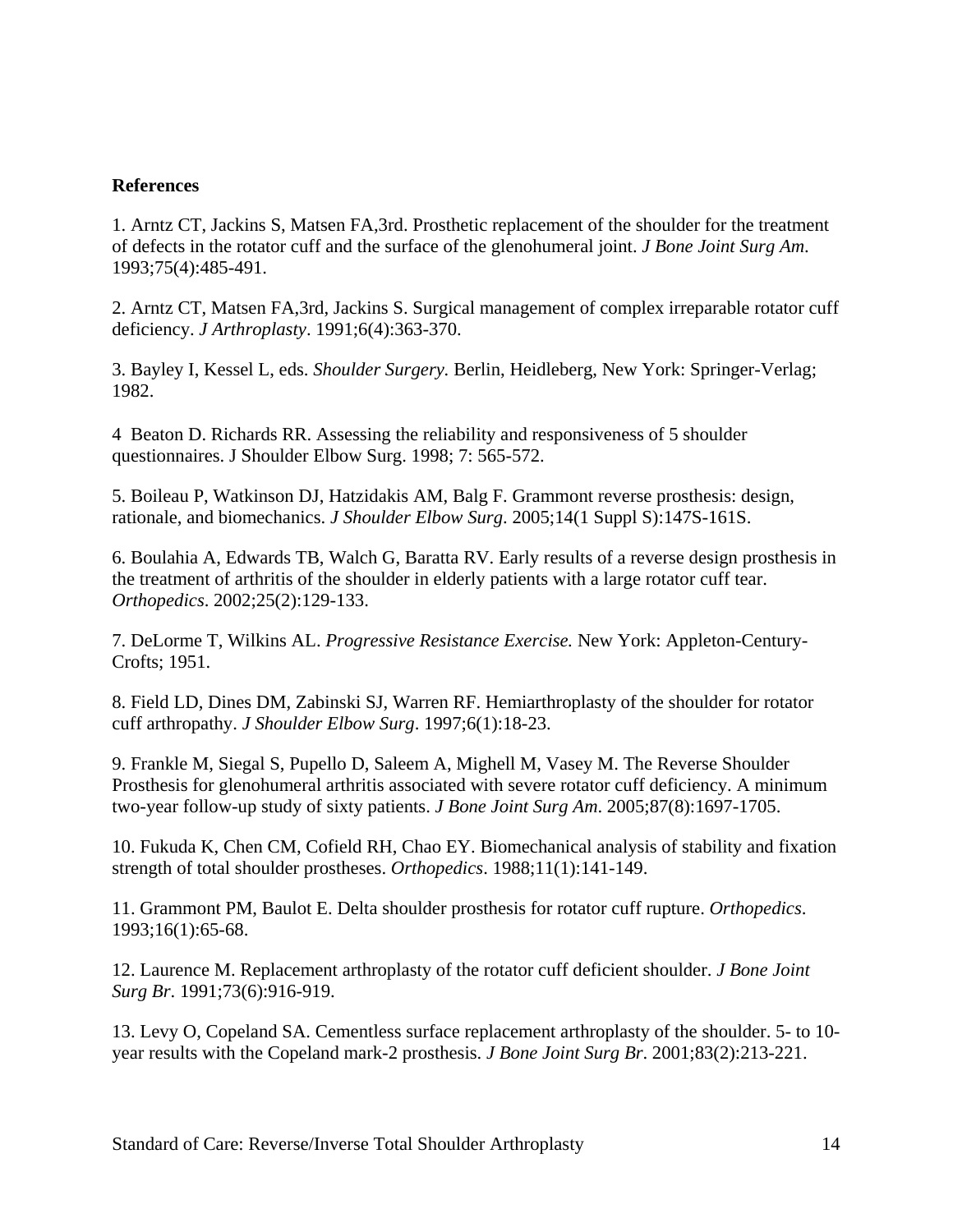14. Lippitt SB. Harryman DT II. Matsen FA III. A practical tool for evaluating function. The simple shoulder test. In: Matsen FA, Fu FH, Hawkins RJ, editors. The shoulder: a balance of mobility and stability. American Academy of Orthopedic Surgeons. 1993: 501-518.

15. Matsen FA. Antoniou J. Rozencwaig R. Campbell B. Smith KL. Correlates with comfort and function after total shoulder arthroplasty for degenerative joint disease. J Shoulder Elbow Surg 2000; 9(6): 465-469.

16. Matsen FA III. Ziegler DW. DeBartolo SE. Patient self-assessment of health status and function in glenohumeral degenerative joint Disease. J Shoulder Elbow Surg. 1995; 4: 345-351.

17. Neer CS,2nd, Watson KC, Stanton FJ. Recent experience in total shoulder replacement. *J Bone Joint Surg Am*. 1982;64(3):319-337.

18. Noyes FR, DeMaio M, Mangine RE. Evaluation-based protocols: a new approach to rehabilitation. *Orthopedics*. 1991;14(12):1383-1385.

19. Nwakama AC, Cofield RH, Kavanagh BF, Loehr JF. Semiconstrained total shoulder arthroplasty for glenohumeral arthritis and massive rotator cuff tearing. *J Shoulder Elbow Surg*. 2000;9(4):302-307.

20. O'Brien SJ, Warren RF, Schwartz E. Anterior shoulder instability. *Orthop Clin North Am*. 1987;18(3):395-408.

21. Richards R. An KN. Bigliani LU. Friedman R J. Gartsman G M. Gristina AG. Iannotti JP. Mow VC. Sidles JA. Zuckerman JD. A standardized method for the assessment of shoulder function. J Shoulder and Elbow Surg. 1994; 3: 347-352.

22. Sanchez-Sotelo J, Cofield RH, Rowland CM. Shoulder hemiarthroplasty for glenohumeral arthritis associated with severe rotator cuff deficiency. *J Bone Joint Surg Am*. 2001;83- A(12):1814-1822.

23. Sarris IK, Papadimitriou NG, Sotereanos DG. Bipolar hemiarthroplasty for chronic rotator cuff tear arthropathy. *J Arthroplasty*. 2003;18(2):169-173.

24. Speer KP, Warren RF, Horowitz L. The efficacy of cryotherapy in the postoperative shoulder. *J Shoulder Elbow Surg*. 1996;5(1):62-68.

25. Werner CM, Steinmann PA, Gilbart M, Gerber C. Treatment of painful pseudoparesis due to irreparable rotator cuff dysfunction with the Delta III reverse-ball-and-socket total shoulder prosthesis. *J Bone Joint Surg Am*. 2005;87(7):1476-1486.

26. Williams GR,Jr, Rockwood CA,Jr. Hemiarthroplasty in rotator cuff-deficient shoulders. *J Shoulder Elbow Surg*. 1996;5(5):362-367.